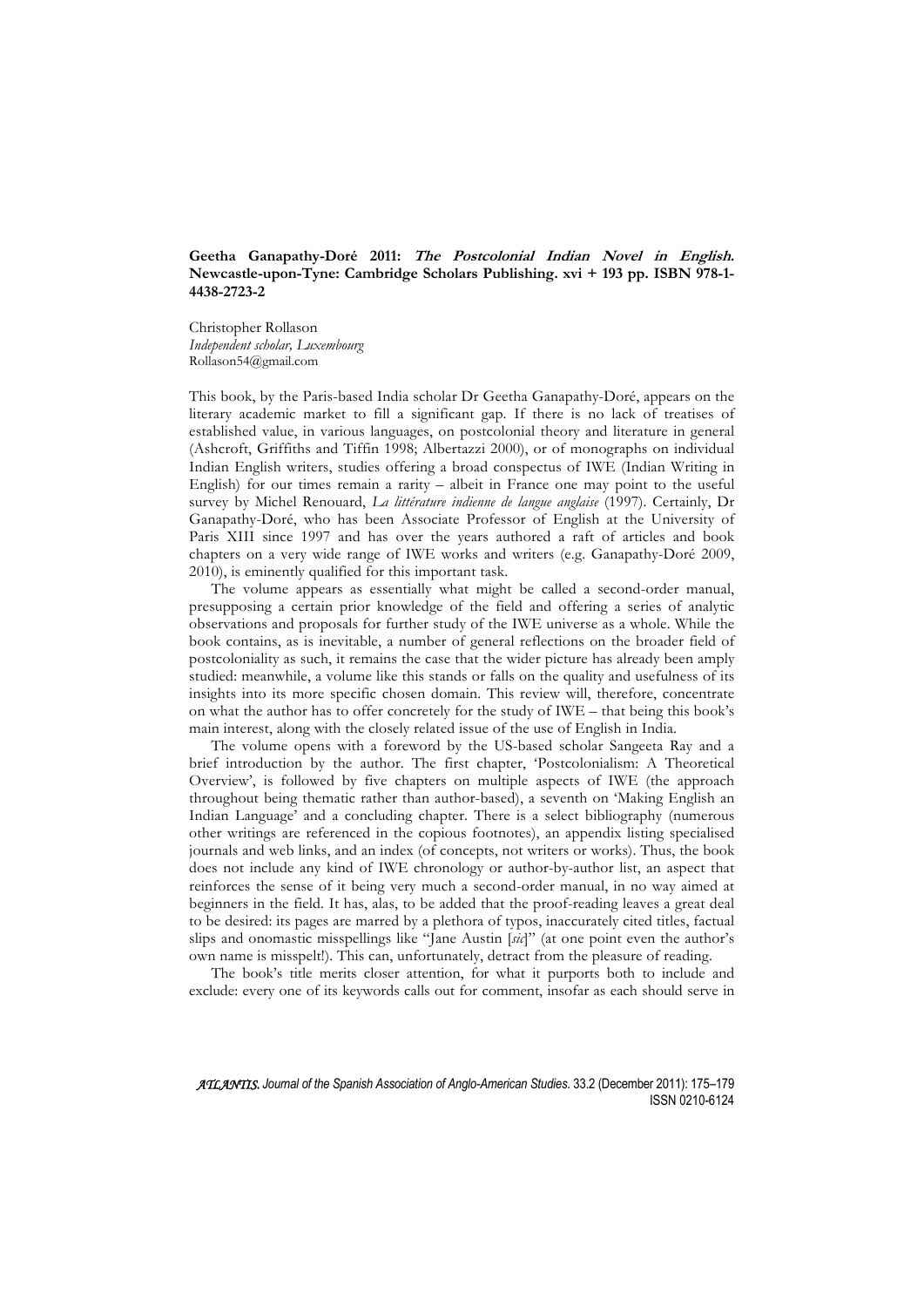principle to delimit the object of study. *Postcolonial* implies that only works written since Independence should be considered, thus excluding the pre-1947 writings of such eminent forerunners as Raja Rao, R.K. Narayan and Mulk Raj Anand; *Indian* would rule out works from anywhere in the subcontinent except India, and implies a need for guidelines as to how far diasporic writers are 'Indian' (should the Trinidad-born, UK-resident V.S. Naipaul qualify?); *novel* supposes exclusive concentration on that genre at the expense of short stories, poetry and drama, not to mention (auto)biography, travel-writing, journalism, essays and any other non-fiction; while *in English* should restrict the field to works written directly in that language, while leaving a question mark over writers who also publish in one or more Indian languages, as well as over the status to be accorded to Indian-language fiction translated into English. Of these keywords, the most problematic is probably *novel*, since in Indian literary studies there is not always a consensus as to whether genreproblematic texts such as Amitav Ghosh's *In An Antique Land* or Vikram Seth's *Two Lives* are novels or works of non-fiction: it is also a moot point whether a discussion of the novel should include works that are by novelists but are not novels, the prolifically protean Salman Rushdie being an example.

In fact, the author has not provided a formal definition of the object of study, even if that would have offered a useful starting-point. The nature of the object is thus allowed to emerge empirically from the book's pages. In fact, every one of the keywords is on occasion interpreted freely. Raja Rao's anti-British novel *Kanthapura*, published in 1938, is brought in as a pre-postcolonial text (96). Diasporic writers are implicitly taken as being legitimately 'Indian', even to the point of including the Sri Lankan-Canadian Michael Ondaatje; Bangladeshi and Pakistani writers are allowed an occasional look-in, as are Tamil or Bengali writers expressing themselves in their native language: thus, Rabindranath Tagore's canonic novel *The Home and the World*, originally published in Bengali in 1916, appears as a point of reference (92). Short stories, such as those of the Indian-American Jhumpa Lahiri, are also allowed in. In particular, the term *novel* is stretched far enough to permit a whole chapter on 'self-writing' (i.e. biography and autobiography), Seth's *Two Lives* included – a methodological choice that may, certainly, have its justifications but still calls out for an explanation that is lacking.

It being assumed that the scope of the book's title is to be embraced broadly and nonexclusively, what we have in Geetha Ganapathy-Doré's study is a thematically organised, wide-ranging and multidimensional exploration of IWE, its past, its present and its perspectives for the future. Her range of reference is impressive, indeed exhilarating, with massive swathes of Indian and diasporic literature falling under her critic's gaze. Certain key writers recur insistently, with Rushdie leading the pack and Arundhati Roy and Vikram Chandra close behind. Rushdie seems clearly to be the author's favourite, and she is careful, in particular, to scrutinise that writer's all-too-famous novel *The Satanic Verses* not only from the (politically and ideologically unavoidable, but *non-literary*) vantage point of the 'Rushdie affair', the fundamentalist campaign against the book and Khomeini's fatwa (24-26), but also and vitally, not as a tract but as what it is, a complex *work of literature:* "the classical example of the mutation that the postcolonial subject undergoes in the space of the Other" (73). Meanwhile, before going on to examine some of the themes the author teases out from the multicoloured fabric of IWE, it may be useful to consider how she positions herself on a crucial aspect, namely the use of English by Indian writers as a linguistic, socio-political and literary phenomenon.

English is one of the 23 languages legitimated in the Indian Constitution, and has coofficial status with Hindi as one of the two de facto national languages. Though used by a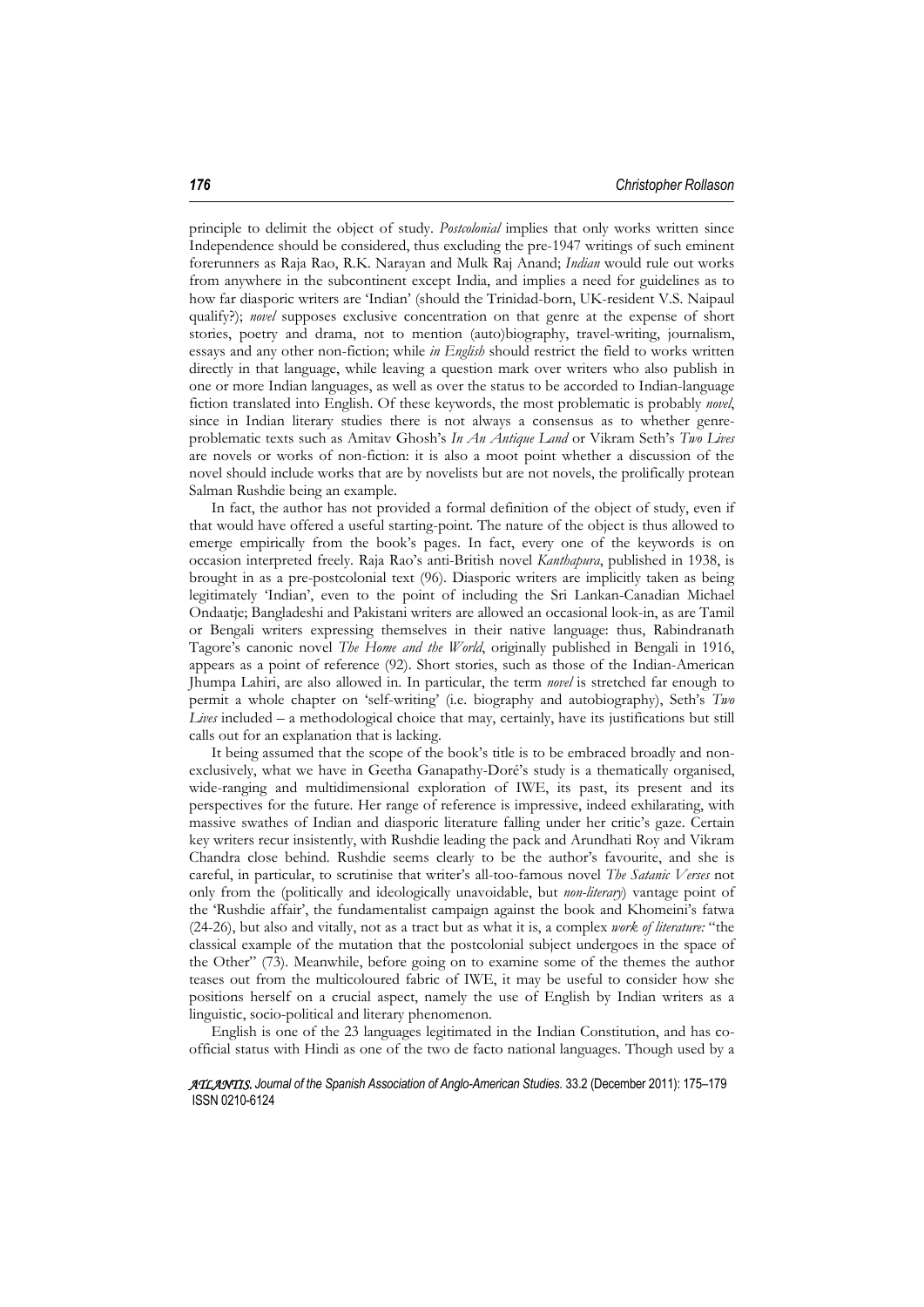### *Reviews 177*

relatively small percentage of the population, it is, crucially, the only language whose users have a degree of even distribution across the country, and it is more acceptable to Dravidian-speaking southern Indians, particularly Tamils, than is Hindi. Given, furthermore, its use as the medium of university instruction nationwide and its key role in India's coveted status as world IT power, it should be blindingly obvious that English is not going to go away – neither from Indian society in general nor from Indian literature. At the same time, its past as colonial language and present as lingua franca of the stillpotent American imperium mean there will inevitably be polemics over its use by Indian writers. In this respect, Ganapathy-Doré quite correctly devotes a chapter to the issue.

In that chapter, she examines the history of English in India, all the way from Thomas Babington Macaulay's controversial project, as set out in his celebrated *Minute on Indian Education* of 1835, of creating an English-speaking class of Indian civil servants, "Indian in blood ..., but English in taste" (Macaulay 1835), through the co-option of English at Independence as co-official language, to how today "the postcolonial Indian novel in English has appropriated and transformed the English language which the Honourable T.B. Macaulay could never have conceived" (143). She finds in IWE – rewriting Macaulay against himself – "a language that is English in form, but Indian in tone, in terms, in make and in mindset" (149), quoting racy examples from writers from Rushdie to Aravind Adiga, and stressing how in her Booker-winning novel *The God of Small Things* Arundhati Roy adapts English to the rhythms of her native Malayalam. As the author sees it, English as used by Indian writers is a language reshaped for autochthonous purposes, replete with loan-words and loan-translations – comprehensible, certainly, to outsiders willing to jump the cultural divide, but the "voice of India, not Her Majesty's" (150).

The author nonetheless neglects to make certain important points on the language issue. Firstly, writers like Seth or Chandra who have received their entire education in English are obviously going to be more comfortable in that language than in any Indian language, and have the same right as all to write in the language whose resources they best master; secondly, English is the only language which allows an Indian writer to reach a fully national audience immediately without having to go through translation; and thirdly, not all IWE writers by any means are expatriates or diasporics who have 'crossed the black water', for there is a significant constituency of India-resident writers who produce in English for a largely Indian readership and are scarcely known internationally other than to experts, examples being Khushwant Singh and Shobha Dé. Meanwhile, linguistic experimentation dominates in recent works by Chandra (*Sacred Games*) and Ghosh (*Sea of Poppies*, the first part of that writer's in-progress '*Ibis* trilogy'). Novels like these, incorporating multiple terms from Indian languages into an overall framework of English, are creating a new linguistic hybrid that – though acceptable to, and accepted by, international Anglophone readers – constitutes a language phenomenon that, surely, is not quite 'English as we know it'.

As regards the thematic multiplicity of IWE fiction, the author views its kaleidoscopic nature from a conception of the novel as a fundamentally democratic form. Through this prism, she sees the genre's hold-all, ragbag nature as, when practised at its best, underwriting a multiplicity of viewpoints that seems particularly suited to Indian culture. Attuning herself to "the big dance of democracy which is performed in the arena of the novel" (32), Ganapathy-Doré sees this metamorphic genre as offering a potential antidote to theocratic bigotry ("its structural heterogeneity is a remedy against the univocal vision of monotheistic religions"), boldly arguing – and thus fruitfully fusing the two Rushdies,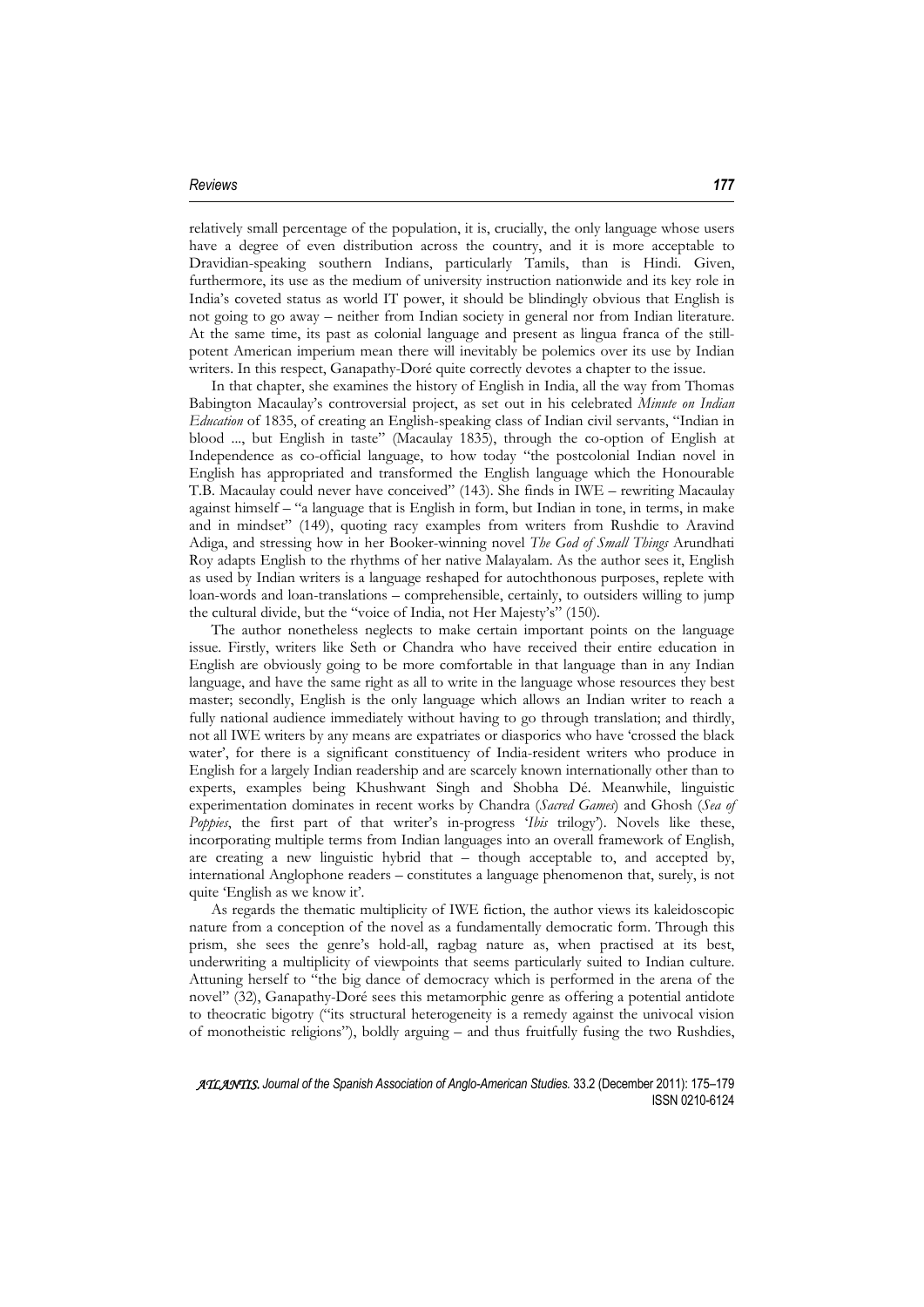literary and non-literary – that "the Rushdie affair has shown that the novel helps ... squarely tackle religious questions on a desecrated mode" (33).

From this perspective of the novel as an innately secular genre, the study identifies a number of key motifs across the IWE canon, in an unfolding series of thematic cameos enlivened by the author's wholehearted identification with "the vast culture, many sided talents and bubbling enthusiasm of the [Indian] novelists" (142). The themes examined, through evocation of the pertinent novels, are manifold, as befits the endless multiplicity of the subcontinent. Independence and Partition inevitably loom large (Rushdie, *Midnight's Children*), as do subsequent developments such as Indira Gandhi's Emergency, the creation of Bangladesh, the Hindu-Muslim conflict over the Ayodhya mosque (Manju Kapur, *A Married Woman*), or the decline of Urdu culture (Anita Desai, *In Custody*). Women's issues necessarily come under the microscope (Kapur, *Difficult Daughters*; Anita Nair, *Ladies Coupé*); on another level, also pointed up are IWE writers' experimentations with time, be it cyclical, mythical or dream time, or in rewritings of the supposedly timeless classical Indian epics. Of major importance, too, is the sense of place, notably in the central role accorded by writers to postcolonial cities as part of a "worldwide metropolitan archipelago" (75), and above all, to the emblematic megapolis of Bombay/Mumbai (Rushdie, Chandra, Rohinton Mistry); while also stressed is the notion of local homeland as onetime utopia or damaged paradise (as in Rushdie's Kashmir or Roy's Kerala).

There is, beyond doubt, already an enormously rich heritage constituted by the post-1947 Indian English novel, including no few recognised modern classics. In today's conditions, however, a new key question arises for IWE, namely whether the literature being produced at this moment can still, in the twenty-first century, be called postcolonial, or whether that phase of Indian writing has now come to an end, with writers, readers and critics alike confronted with an emerging literature of globalisation. On the issue of globalisation in general, Ganapathy-Doré exhibits a degree of ambivalence. At the start of the first chapter she cites Arundhati Roy's surely by now worn-out gibe from 2004 that it is nothing but a new-fangled "form of American imperialism"  $(1)$  – a contention which, though expressing a viewpoint still to be found in unreconstructed old-Left circles, is surely disproved by such phenomena as the worldwide brand-image of Indian IT, the global reach of Indian or Indian-diasporic companies from the Mittal, Reliance or Tata stable, the growing popularity of Bollywood cinema with non-Indian audiences, or, indeed, the success of IWE itself as a planetary publishing phenomenon. China, of course, is another story again (that country's rise is not ignored by the author), and the ever-growing weight in the global economy of the so-called emerging economies is creating a multipolar world that cannot be reduced to the old binaries of 'rich-world' dominance and 'thirdworld' subordination. In the book's later sections, the author does, in fact, offer a different take, recalling such incontrovertible facts as "India's lead in information technology" (93) and, ultimately, identifying a "transnational logic" of globalisation (172), of which an increasingly cosmopolitan Indian culture is by now very much a part.

Recent IWE novels such as Rushdie's *Shalimar the Clown* (taking in Kashmir but also the US and Europe), Anita Desai's *The Zigzag Way* (set in Mexico), or, as already mentioned, Ghosh's ongoing '*Ibis* trilogy' represent an increasing tendency to fan out from the subcontinent or locate its concerns within wider global processes. One may cite here, as Ganapathy-Doré notes, how Aravind Adiga's *The White Tiger*, another Booker winner, uses the narrative strategy of having its arriviste protagonist address his story as if to the Chinese prime minister – in what she reads as "the revenge of the subaltern" (122). It is worth adding that the second part of Ghosh's trilogy, *River of Smoke* (which came out in mid-2011, postdating this study), has turned